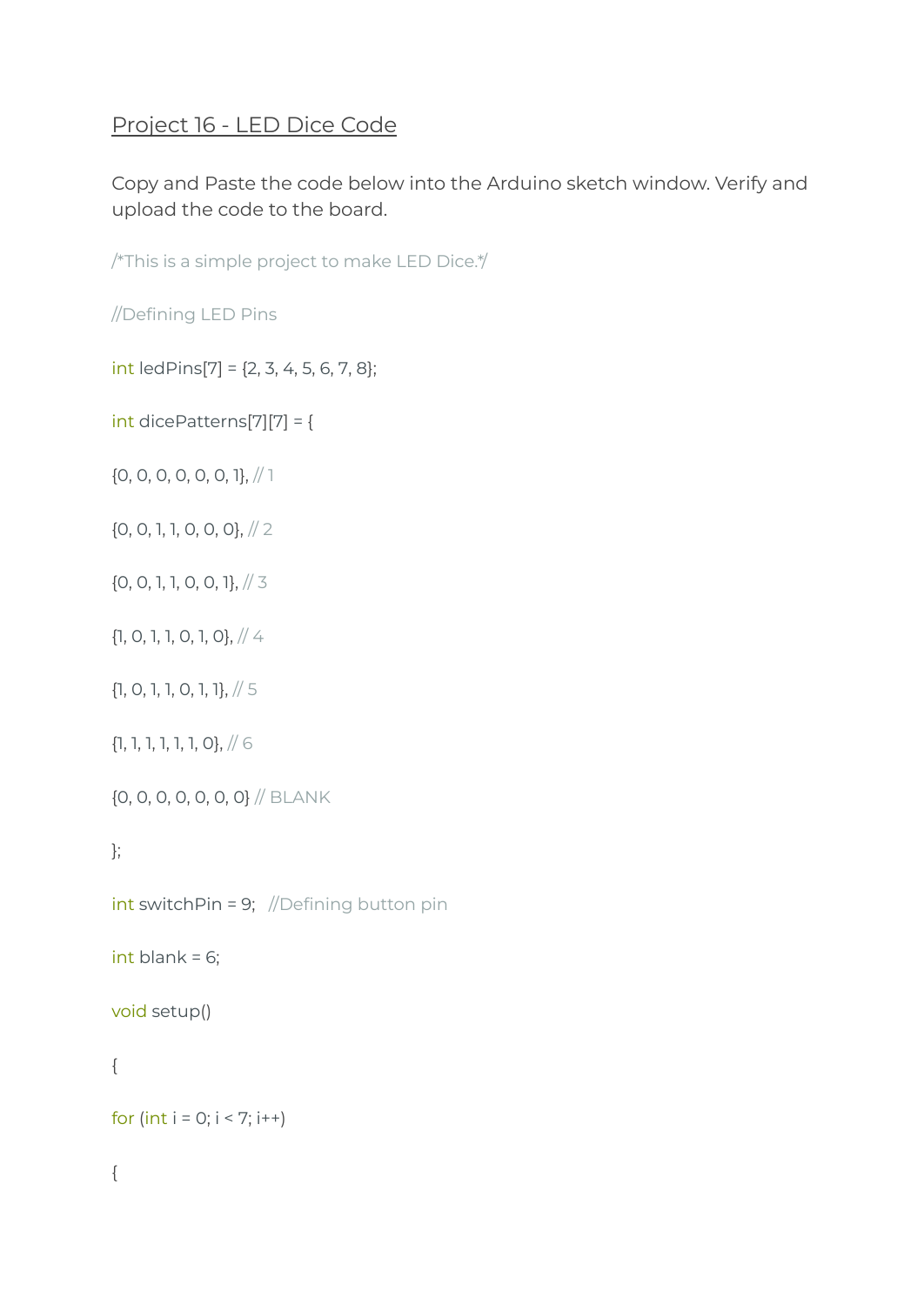```
pinMode(ledPins[i], OUTPUT);
```

```
digitalWrite(ledPins[i], LOW);
```

```
}
```

```
randomSeed(analogRead(0));
```

```
}
```

```
void loop()
```
{

```
if (digitalRead(switchPin))
```
{

```
rollTheDice();
```
}

```
delay(100);
```
}

```
void rollTheDice()
```

```
{
```

```
int result = 0;
```
int lengthOfRoll = random(15, 25);

for (int  $i = 0$ ;  $i <$  lengthOfRoll;  $i++)$ 

{

result =  $random(0, 6)$ ; // result will be 0 to 5 not 1 to 6